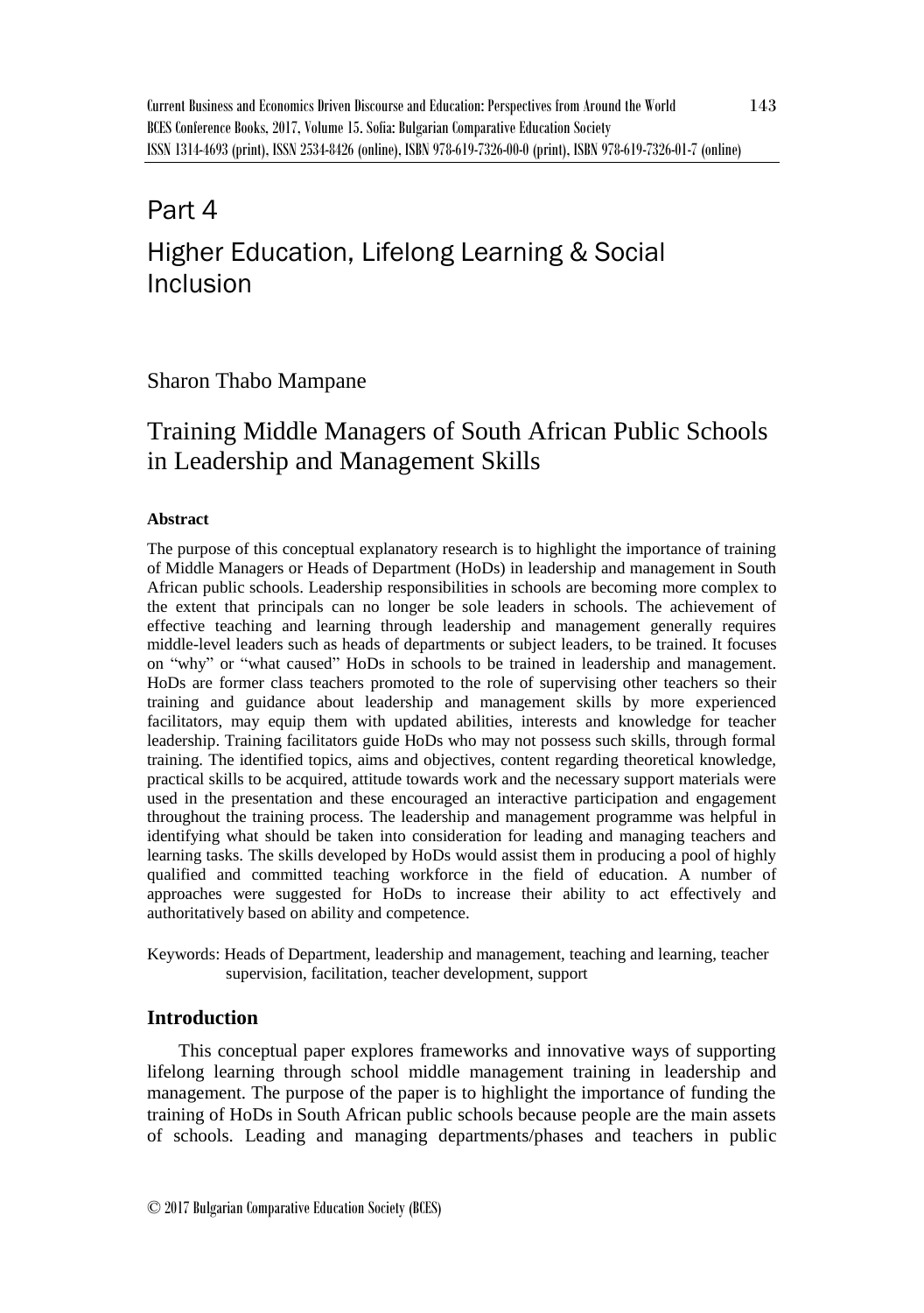schools requires developing a highly skilled workforce (Crane & De Nobile, 2014). With the onset of the democratic era in South Africa, devolution of responsibility to schools and the growth of school-based management have impacted upon the role and workload of the team of school leaders (Swanepoel, 2008). Schools operate within a legislative framework set down by national, provincial or state parliaments and one of the key aspects of such a framework is the degree of decentralisation and changes in the educational system (Bush, Joubert, Kiggundu & Van Rooyen, 2010). These demands on education leadership are difficult tasks HoDs can perform since most HoDs from former disadvantaged public schools in South Africa lack experience and training in supervising teaching and learning in schools (Swanepoel, 2008). Therefore it is essential that training in leadership and management be part of lifelong learning for leadership and management excellence in schools.

Schools are important organisations in any educational system and therefore require experienced leaders with a positive attitude and the ability to create a school environment that encourages cooperation and communication among staff members, education stakeholders and learners. Leadership and management also impacts on how teachers teach and are managed in schools. A solid leadership is the most essential key to school success, thus the need to capacitate HoDs with leadership skills to bring the school into success. HoDs are middle managers and the term 'middle managers' is used to describe individuals who are in formal roles of responsibility and who form the middle leadership level in schools. In recognition of the increasingly important role they play in schools, recent literature has been referring to them as middle leaders (Gurr & Drysdale, 2013; Koh, Gurr, Drysdale & Ang, 2011), however in this chapter, the term 'Head of Department or HoD' will be used. Excellence in schools can only result from quality teaching and learning acquired through effective leadership and management (Kruger, 2003). HoDs with good leadership and management skills develop self-confidence and are able to improve performance during teacher leadership.

#### **Professional development of HoDs in schools**

Professional development of teachers is a priority that should be well managed for school performance to improve. Equipping HoDs in leadership and management skills may result in lifelong learning, personal development and professional development. The acquired knowledge should help improve schools, and most importantly, learner performance as well as maintain a high standard of teacher leadership and supervision (OECD, 2009). Therefore, all organisations should ensure effective teaching and learning takes place through leadership and management, using a sensible blend of tools, methodologies and approaches. Staff development should be an ongoing process carried out because of the needs of professions/occupations, citizens, and societal changes (Mizwell, 2010). The end result should be qualified leaders who are talented, determined, knowledgeable and capable.

HoD training for leadership in education was first conducted in October 2015 in the Mpumalanga Province for 10 days with 150 participants. All selected participants engaged in class teaching matters and were responsible for the effective functioning of their departments as well as organising relevant extra-curricular activities to ensure the subject discussed promoted learner education in a proper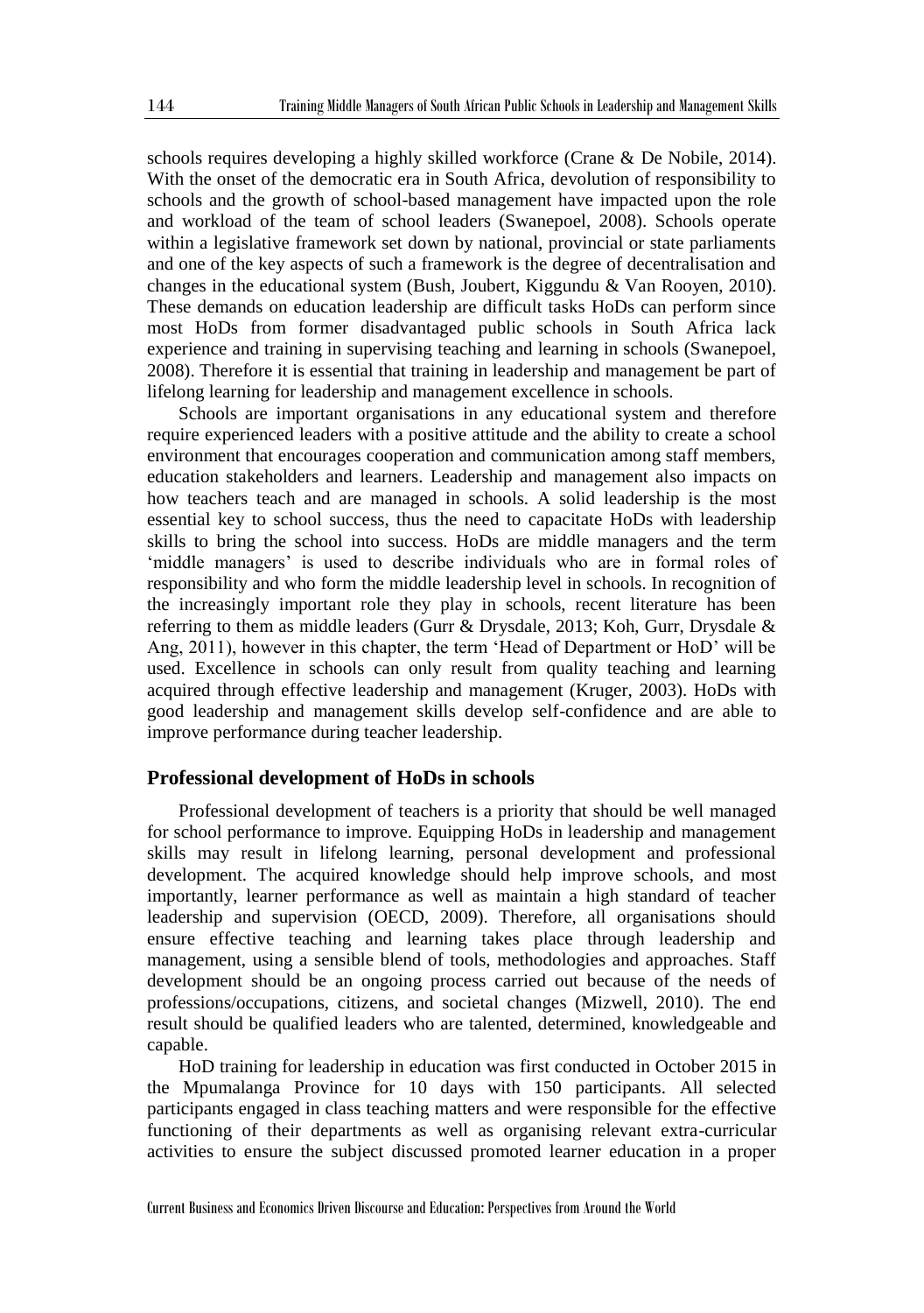manner (Kruger, 2003; Bambi, 2012). The facilitators involved in the programme had subject matter expertise in Leadership and Management; and they executed clear planning for the development and/or finalisation of the training through additional materials (power points, case studies, role plays, practicals, etc.) necessary for the module. The training highlighted the importance for all organisations to ensure effective leadership and management focusing on teaching and learning, assessment of teaching, implementation of the law and policies and educational administration matters in schools, at all levels of education. It was also deemed helpful to identify what should be taken into consideration for support of teaching and learning tasks. Training addressed the needs of HoDs and societal changes. The expert facilitators' core purpose was capacitating HoDs with leadership and management competence in education.

During the training of HoDs the starting point was to enable HoDs to lead staff and students to achieve common goals. Long term skills would be a continuous and indefinite establishment of relationships. Formal training of HoDs involved problem solving and hands-on activities about leadership and management to equip HoDs with skills to address practice based issues in the school environment. The identification of the learning goal was the starting point and training focused on leadership and management support for the achievement of set goals and accountability for actions (Borko, 2012; ACME, 2002). Current constraints were challenged while new possibilities were explored to ensure accountability and support for the achievement of goals and for sustaining development (Clutterbuck, 2011). The facilitators used various core skills and were able to create rapport; paying attention to content and process; keeping an open mind; reflecting on development issues; asking and probing questions; and identifying limiting assumptions and beliefs to be able to give and receive feedback (Clutterbuck, 2011). Relationships built developed into friendship. Trained HoDs may later become expert leaders to newly appointed teachers in schools.

The preparation and training gap that exists in the leadership and management of HoDs was addressed through extensive discussions about importance of leadership and management. Individual and group presentations encouraged the different participants to discuss the ongoing controversy over what constitutes leadership and management to support teaching and learning. During such interactions, a relationship of trust and collaboration developed (Borko, 2012). Throughout the training, the focus was on identified topics, aims and objectives, content regarding theoretical knowledge, practical skills to be acquired, attitude towards work and the necessary support materials to be used in the presentation of leadership and management. Training materials and needs were adapted to the local situation in line with the changing requirements, and consideration was given to work related developments.

Participants' roles and responsibilities included managing the curriculum in compliance with applicable legislation, regulations, ELRC resolutions and Personnel Administration Measures (PAM). The selected participants had no prior training on leadership and management so the teaching philosophy adopted was a learner (adult) centred approach. The teaching approaches used were community of inquiry requiring a social and cognitive presence; mastery of learning entrenched through instructions, assessment, feedback; and corrective procedures. The participants were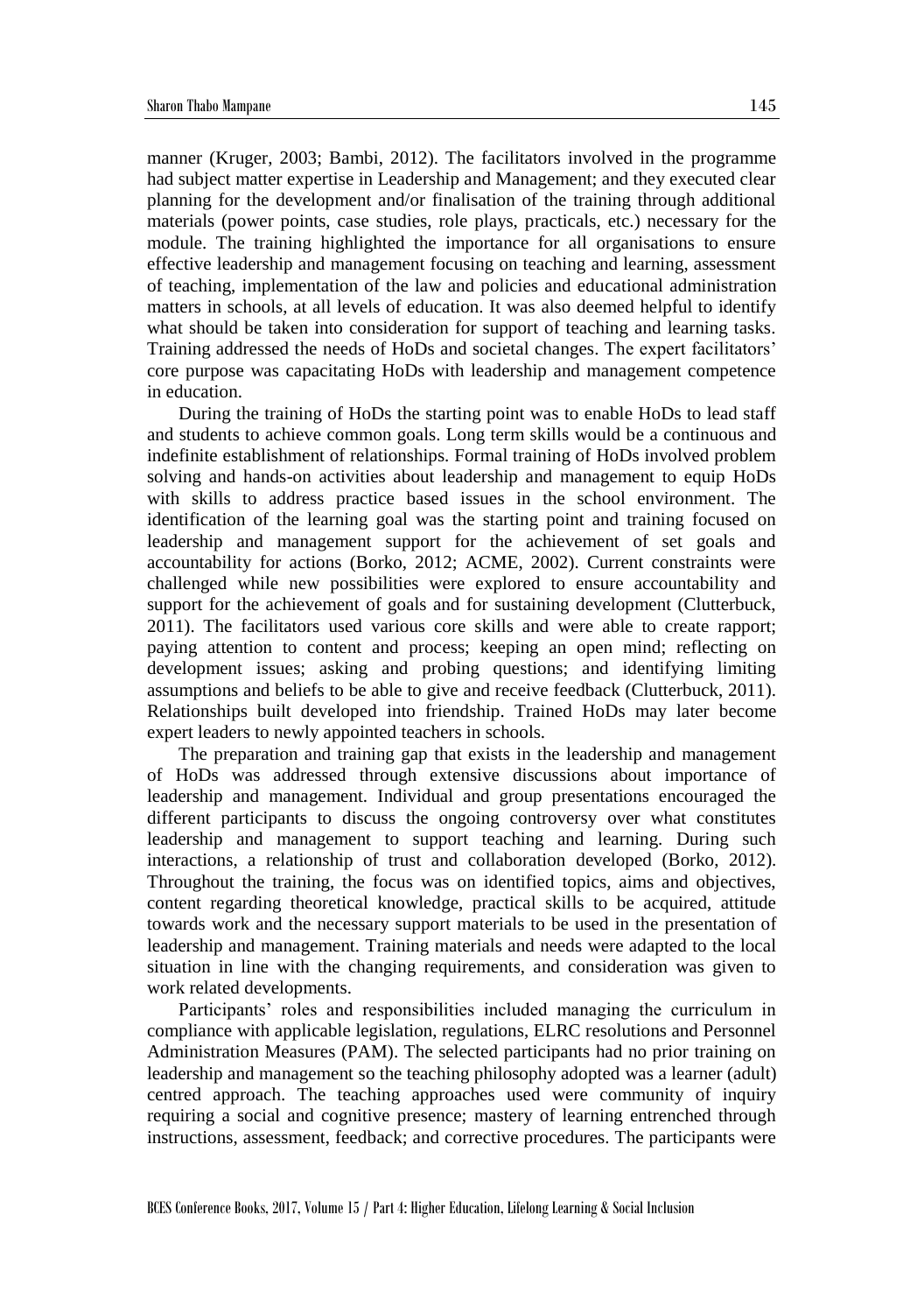grouped in teams to encourage peer assisted learning through learner engagement and collaborations. The experts facilitated the training process using resources such as data projectors, laptops, worksheets, study guides, readers and links to articles on leadership and management. At the end of the 10 days' training, all participants were evaluated in leadership and management skills to assess the achievement of outcomes.

#### **Leadership and management by HoDs**

The concepts leadership and management, though used interchangeably in South African school context, studies show that they are different (Bush, 2008; Christie & Lingard, 2001). Leading and managing are distinct, but both are important for influencing people, working with people and for the achievement of common goals. These goals if shared by leaders and their followers are achieved more effectively and easily because followers and leaders work together (Yukl, 2006). The influence process is purposeful in that it is intended to lead to specific outcomes of being able to lead and motivate the actions of others to achieve certain goals by taking initiatives and risks (Kotter, 2010). Leadership and management are different in that, managers though willing to work with people to solve problems, do so with minimal emotional involvement while on the other hand; leaders are emotionally involved and seek to shape ideas instead of reacting to others' ideas (Kotter, 2010). The central concept is influence rather than authority but both are dimensions of power.

HoDs develop the ability to enforce policy during their leadership of teachers while giving support to teachers' areas of need. Both leadership and management are important because schools require the objective perspective of the manager as well as the vision and commitment that wise leadership provides. Managing teaching and learning should be a practice concerned with the agreed operations of educational organisations and Bambi (2012) states that management activities should be directed towards efficient and effective utilisation of organisational resources in order to achieve organisational goals. Therefore the achievement of educational aims must be purposes agreed by the school and its community. Caution is made against organisations which are over managed but under led because they may eventually lose any sense of spirit or purpose and crash shortly thereafter.

The quality of leadership is what makes a significant difference to school and learner achievements in many parts of the world, including South Africa. Schools require effective leaders and managers if they are to provide the best possible education for their learners (Bush, 2008). HoDs as teacher leaders play a dual role function; they are teachers as well as leaders/supervisors of particular phases and subject areas in the schools. Gary Yukl (2006) defines this leadership as "the process of influencing others to understand and agree about what needs to be done and how to do it, and the process of facilitating individual and collective efforts to accomplish shared objectives" (Yukl, 2006, p. 8). Bush (2008) has argued consistently that educational management should be centrally concerned with the purpose or aims of education. Therefore HoDs' engagement in class teaching are being responsible for the effective functioning of the department and organising relevant/related extracurricular activities to ensure that the subject/learning area or phase and the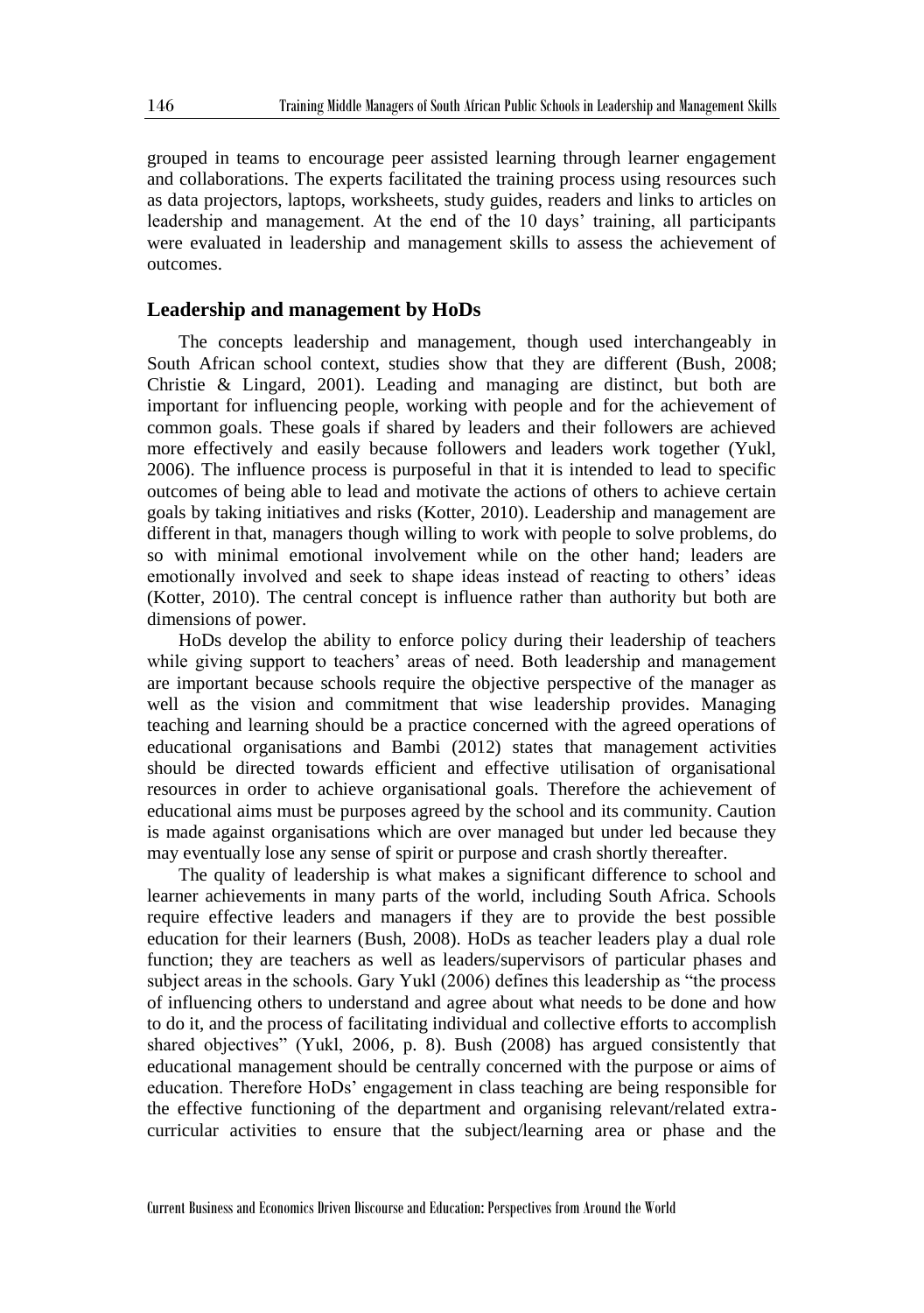education of the learners, should be promoted in a proper manner (Kruger, 2003; Bambi, 2012).

HoDs should shape the goals and motivate the actions of others by initiating change to reach existing and new goals. Therefore their training in leadership and management should influence others' actions to achieving components central to the phenomenon of leadership (Crane & De Nobile, 2014). While we can distinguish management from leadership conceptually, in reality we often find the two roles coexisting in the same positions and the same person. Teacher leadership also 'coexists' in one person because teacher leadership roles have been performed by teachers who are responsible for teaching as well as providing leadership (Bambi, 2012).

#### **The role of Heads of Departments in schools**

Globally, HoDs are perceived as resource providers, administrators, monitors, liaison officers, managers, department representatives, communicators and mediators (DBE, 2011). HoDs or phase and subject leaders are teachers with knowledge of the subject area, and are responsible for managing teachers and subjects in the grades and across the phases (DoE, 2000; DBE, 2011). Their roles and responsibilities also include managing the curriculum in compliance with applicable legislation, regulations, Education Labour Relations Committee (ELRC) resolutions and Personnel Administration Measures (PAM). Therefore, both leadership and management are expected from the same individual (Day, Harris & Hadfield, 2001). As teacher leaders they are accountable for teaching and learning outcomes whereas previously their accountability was for input into learning processes only (Loius et al., 2010). HoDs also have to coordinate intervention strategies as well as approaches within the subject department to ensure teachers teach accordingly.

The recognition and importance of HoDs has led to increased attention to preparing them, not only as individual leaders, but also on the context in which they work, to best use their leadership competencies to improve learner performance (McCauley & Brutus, 2011). Acquisition of this powerful source of learning for enhancing leadership skills requires HoDs to know far more than they already do. Key to HoD leadership is teacher development for organisational success and improvement emanating from HoD teaching and leadership competency (Gurr & Drysdale, 2013). For HoDs to acquire competency, they require support and guidance in leadership and management to enhance their teacher support skills. Therefore HoDs should be "hands-on" leaders, who engage with curriculum and instruction issues; are not afraid to work directly with teachers; and are involved in teaching themselves (Horng & Loeb, 2010).

#### **Methodological approach**

This conceptual research focuses on the concept or theory that explains or describes the phenomenon Middle Managers Training on School Leadership and Management in South African Public Schools. The term HoDs or 'middle managers' refers to individuals who are in formal roles of responsibility and who form the middle leadership level in schools (Hannay & Ross, 1999; Wise, 2001). Heads of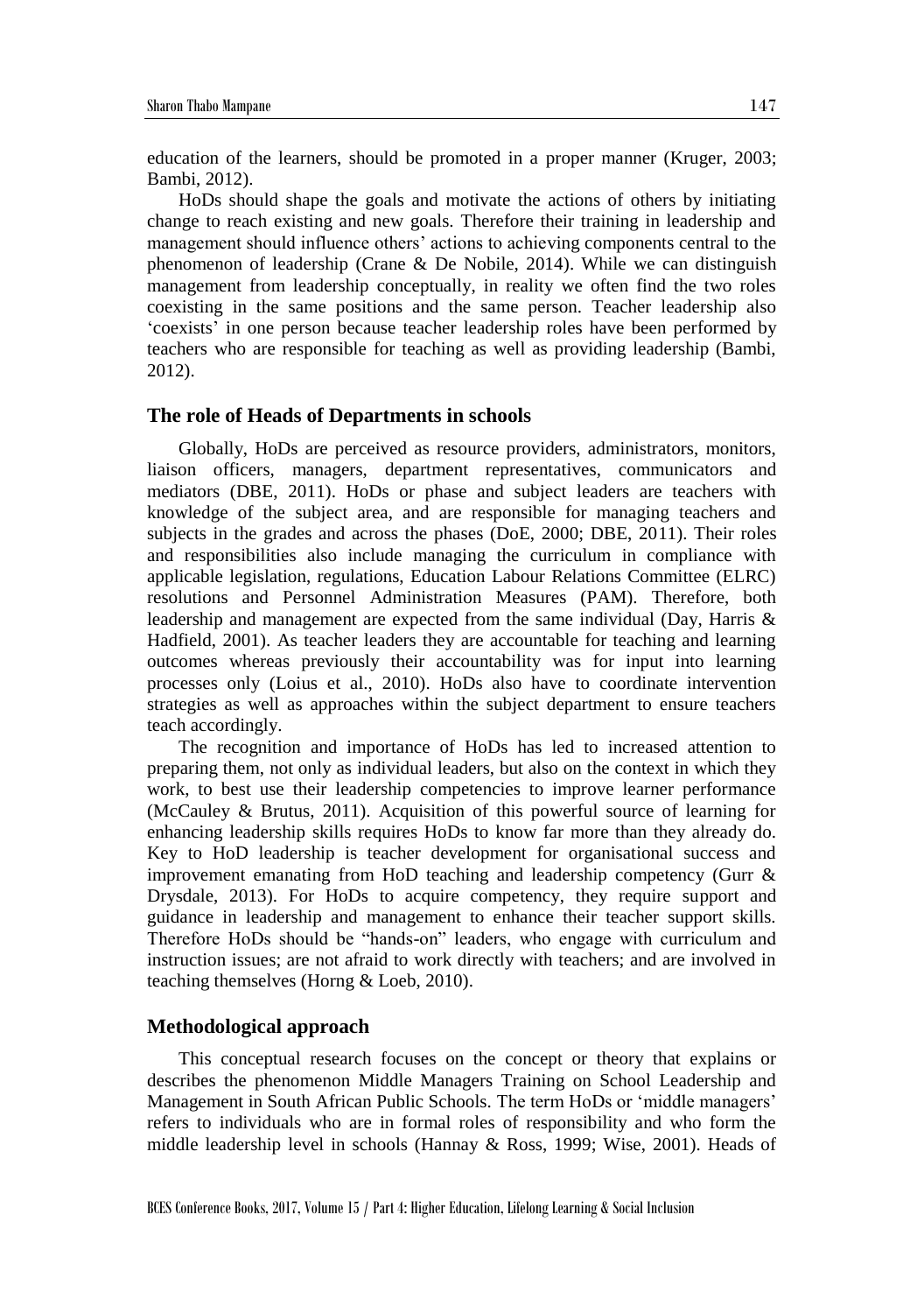Department (HoDs) are phase and subject leaders. In recognition of the increasingly important role they play in schools, it is important that middle leaders be trained, developed and supported with leadership and management skills to manage teachers and the constant changes in curricula (Gurr & Drysdale, 2013; Koh, Gurr, Drysdale & Ang, 2011; Turner & Sykes, 2007). In order to manage and supervise teachers they have to have knowledge of the subject area, and manage teachers and subjects in the grades and across the phases (DoE, 2000; DBE, 2011; Sharitha, 2013). They coordinate intervention strategies as well as approaches within the subject department to ensure that teachers teach accordingly (Louis, Dretzke & Wahlstrom, 2010; Louis, Leithwood, Wahlstrom & Anderson, 2010). All these skills require innovative ways of support and training. Training HoDs should be part of lifelong learning for solving problems of non-preparation and lack of training in leadership and management.

#### **Implications for practice within the South African context**

Different HoDs have different needs based on their leadership experience, knowledge, skills, and expertise. In most cases formal leadership training may prove to be of necessity while in other cases HoDs may possess some knowledge of leadership and management from having acted in such a position. Most newly appointed HoDs struggle to manage issues related to teacher supervision, and such HoDs appreciate development in leadership and management to become effective in teacher and learner supervision. This means school leaders have to explore the full potential of the HoDs before organising the leadership and management training, to help support HoDs for teacher supervision in schools (Feilden, 2005). All HoDs, in the training programme, experienced and inexperienced, face different teacher leadership and supervision challenges because of the constant changes in: the curriculum, the new instructional methods, the advances in technology, the changed laws and procedures, and learners' learning needs. This means that being in the HoD position does not necessarily mean HoDs have required skills and capabilities of leadership and management. Every new position requires keenness to learn and develop. Therefore it is important that HoDs take advantage of training related to teacher supervision to become better at what they do as well as become indispensable to the employer (Clutterbuck, 2011). Through professional development HoDs may experience better and more rewarding working days because of the acquired expertise, a key quality of an effective leader. Feedback given during training sessions regarding leadership and management skills brings in new knowledge while different experiences of addressing challenges gives HoDs the opportunity to talk about their professional development (Feilden, 2005) and to share how they have improved in expertise and work abilities (Mizwell, 2010).

#### **Conclusion**

This paper makes a contribution to the understanding of the importance of funding the development of HoD leadership and management skills for a more effective teacher commitment. The study found that the acquisition of leadership and management skills for effective teaching and learning by HoDs were positively related to improving learner performance and teacher commitment. This means that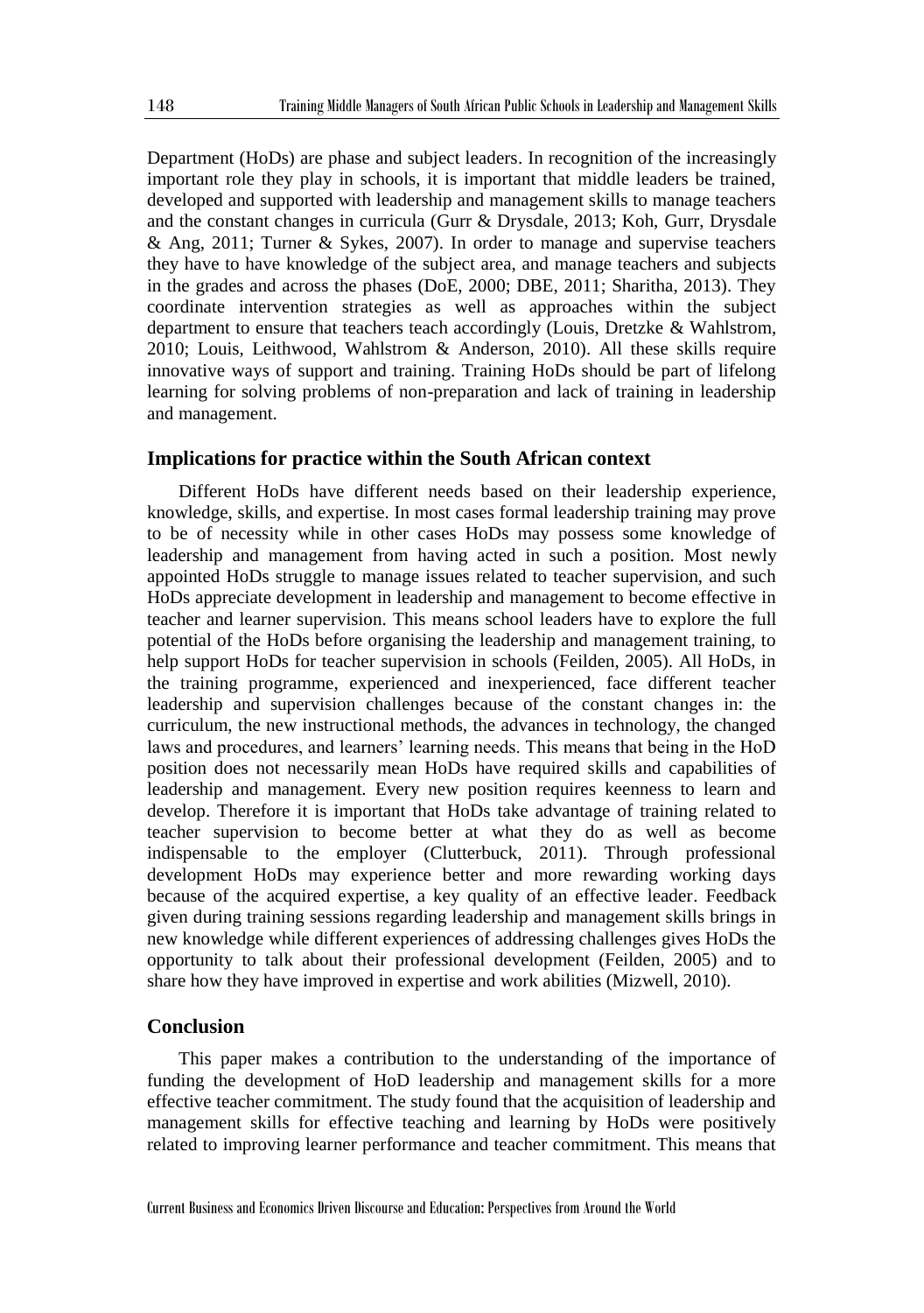improved leadership behaviours may result in improved teaching and learning, teacher motivation and individual commitment. The more empowered the HoDs are in leadership and management skills, the better the performance in schools. Leadership and management play important roles in determining levels of commitment of the teachers in the particular school. This study suggests that funding should be provided for HoDs to be trained to provide guidance, information and expertise through leadership and management. The aim is to accomplish the core business of the school, namely, effective teaching and learning. There is a need for more leadership and management training programmes to improve performance in schools through effective leadership and management. HoD leadership and management skills might be an effective strategy to boost teacher's commitment towards effective teaching and learning in the school, thus, the emphasis on specific and sustained attention to the development of HoD leadership skills, as a central part of the wider teacher's development agenda. Trained HoDs will help the schools to practise suitable leadership style in order ensure teachers are committed and responsible in their work.

#### **References**

- Advisory Committee on Mathematics Education (ACME) (2002): *Continuing Professional Development for teachers of mathematics*. London: The Royal Society.
- Bambi, A. (2012): The role of Heads of Departments as instructional leaders in secondary schools: Implications for teaching and learning. Mini-dissertation. Faculty of Education, University of Johannesburg. http://hdl.handle.net/10210/8384
- Borko, H. (2012): Professional Development and Teacher Learning: Mapping the Terrain. *Educational Researcher*, 33(8), 3-15.
- Bush, T. (2008): *Leadership and management development in education*. London: Sage Publication.
- Bush, T. (2011): *Theories of Educational Leadership and Management* (4<sup>th</sup> Edition). London: Sage Publication.
- Bush, T., Joubert, R., Kiggundu, E. & Van Rooyen, J. (2010): Managing Teaching and Learning in South African Schools. *International Journal of Educational Development*, 30, 62-68.
- Christie, P. & Lingard, B. (2001): Capturing complexity in educational leadership. Paper presented to the AERA conference, Seattle, 10-14 April.
- Clutterbuck, D. (2011): Creating a coaching and mentoring culture. A division of General Physics UK LTD. www.clutterbuckassociates.com
- Crane, A. & De Nobile, J. (2014): Year coordinators and middle leaders in independent Girls' Schools. Their role and accountability. *Leading & Managing*, 20(1), 80-92.
- Day, C., Harris, A. & Hadfield, M. (2001): Challenging the orthodoxy of effective schools. *Educational Leadership*, 4(1), 39-56.
- Department of Basic Education (DBE) (2011): Integrated Strategic Planning Framework for teacher education and development in South Africa. South Africa: The Departments of Basic Education and Higher Education and Training.
- Department of Education (DoE) (2000): Lead and manage a subject, learning area or phase. Advanced Certificate: Education (School Management and Leadership). South Africa: Department of Education.

BCES Conference Books, 2017, Volume 15 / Part 4: Higher Education, Lifelong Learning & Social Inclusion